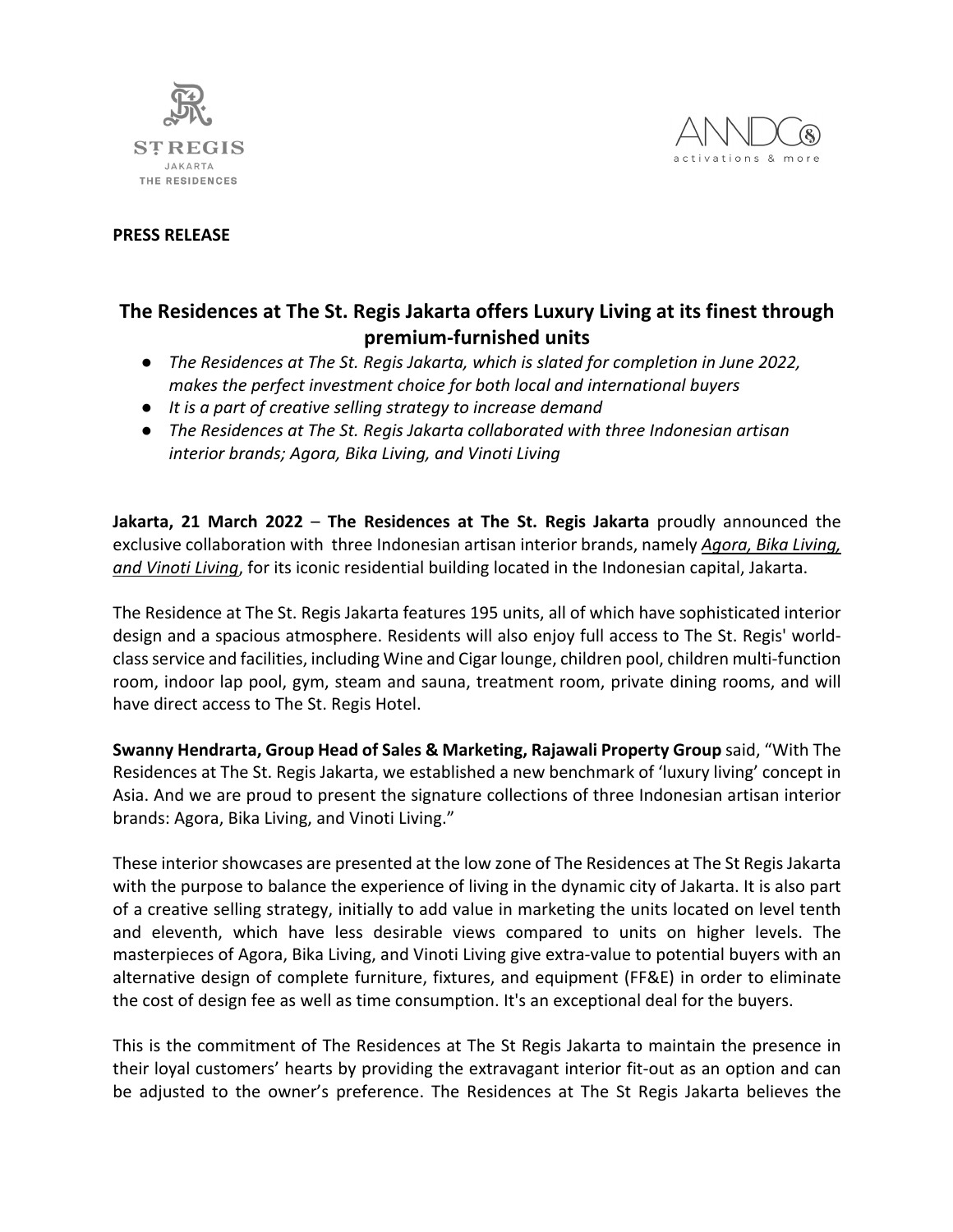approach in collaborating with the stand-out portfolio and competency of a remarkable design by Agora, Bika Living, Vinoti Living will bring the standard of 'luxury living' and affect significant sales performance of this luxury residence.

Branded residential offerings are well suited to meet the changing needs of today's buyer, not only by offering spacious, beautifully designed residences, but through the trust and strength of the brand. The Residences at The St. Regis Jakarta makes the perfect investment choice for both local and international buyers. It provides the opportunity to invest in a high-rise residential as well as a property with a globally recognized and ultra-luxury brand; St. Regis, which is known for delivering exemplary service and exclusive experiences in its many luxury properties around the world, and now with the 'never-before' complete FF&E from artisan interior brands.

The property sector in Indonesia is one of the strong contributors to the growth of the country's economy; which was forecasted to increase in 2022<sup>1</sup>. The luxury real estate sector has also soared in popularity. "With a thriving luxury property market and low entry prices against the background as one of Southeast Asia's largest economy, Indonesian capital city, Jakarta is already becoming one of the region's key destinations to visit and live. More than 60% of units sold, since The Residences at The St. Regis Jakarta launched the first phase of sale in 2017. This marks the ambitious buyer market boom in the luxury property, strategically with the price positioning," said **Yuliani Sunarto, Senior Sales & Marketing Manager, Rajawali Property Group.**

The Residences at The St. Regis Jakarta is part of a mixed-use development that includes The St. Regis Jakarta Hotel and commercial office tower of Rajawali Place. As the construction is underway, Rajawali Property Group remains committed to complete the residential project by June 2022.

"The Residences at The St. Regis Jakarta affirms the commitment of **Rajawali Property Group** in meeting the demand of 'luxury living' lifestyle and the company's contribution in the property sector in Indonesia", **Swanny** concluded.

\*\*\*